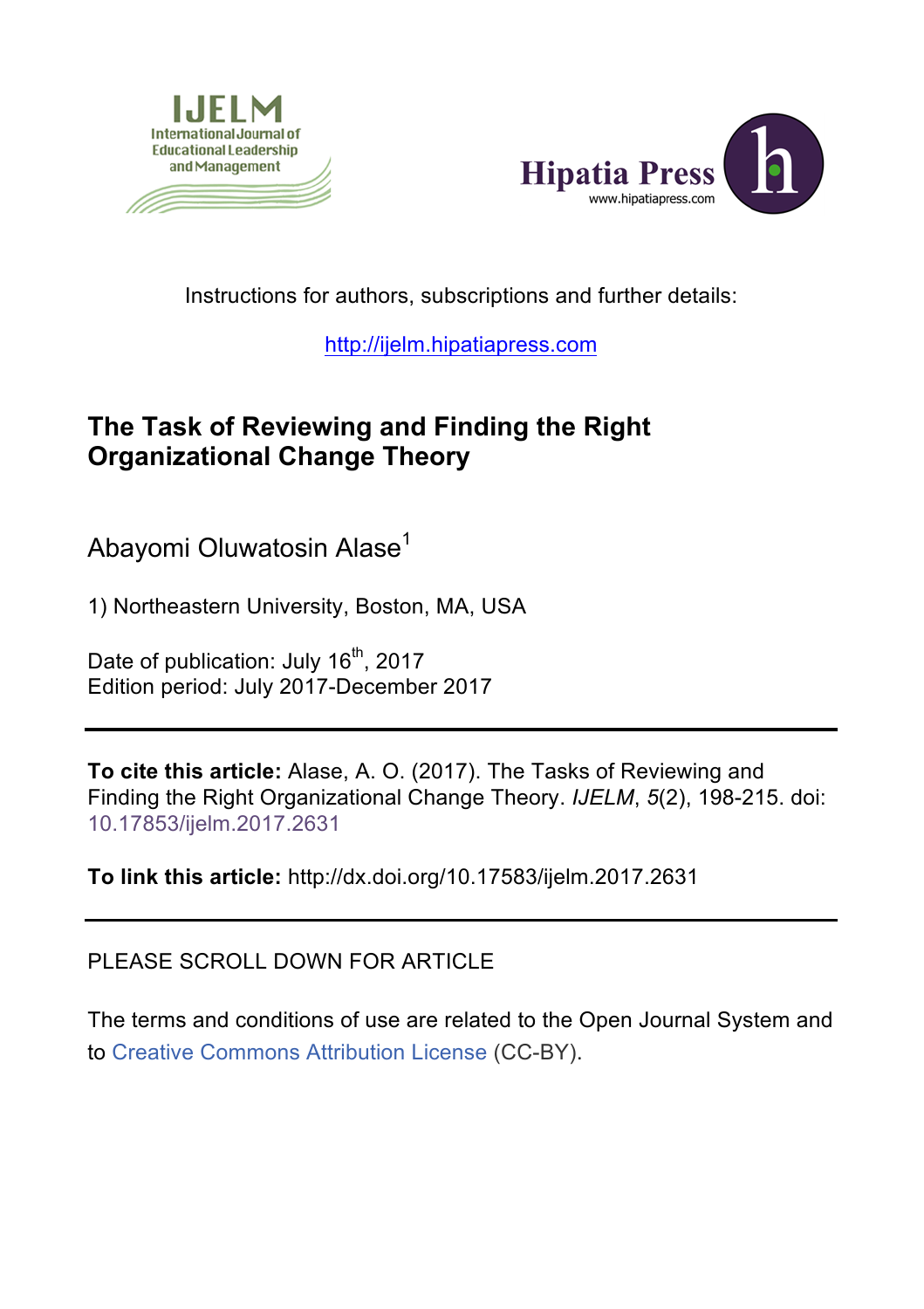# **The Task of Reviewing and Finding the Right Organizational Change Theory**

Abayomi O. Alase *Northeastern University*

**Abstract**

Organizational change is probably the singular most important undertaken that many organizations wish they could do to affect their productivities/profitability performances. This review paper will highlight some of the well-known theories and approaches to organizational change. In the late 1990s and early 2000s, America had one of the best economies in decades and many of her citizens were able to benefit from it both financially and educationally; the economy (and educational aspirations) grew expeditiously and lifted millions of Americans out of poverty. These economical and educational turnarounds were achieved due in part to innovative and transformational leaders who understand that in order for businesses to grow, organizational change has to be an integral part of the process. However, the issue now is that there seems to be too many complex and confusing change theories that profess to have the remedies for 'fixing' the organizational problems. Ideally, however, this review paper will try to highlight the essentials of the selected organizational change and leadership theories and simplify them by making them accessible and understandable. Additionally, this review will try to ease some of the confusions of the theories and potentially help guide the change agents to the appropriate organizational change theories.

**Keywords:** organizational change, change theory, change leadership, organizational leadership

2017 Hipatia Press ISSN: 2014-9018 DOI: 10.17583/ijelm.2017.2631

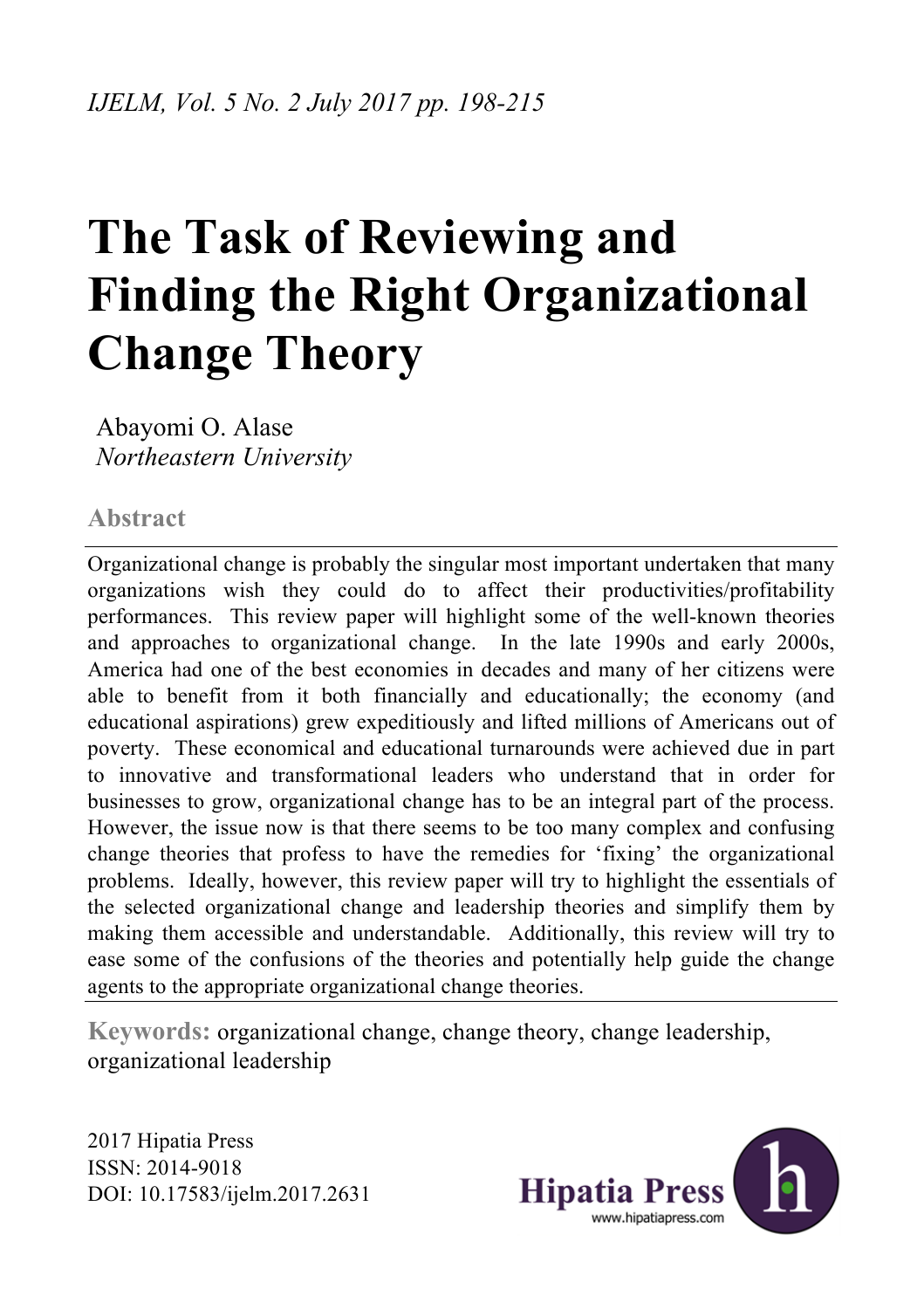# **La Tarea de Revisar e Identificar la Teoría del Cambio Organizacional Correcta**

Abayomi O. Alase *Northeastern University*

## **Resumen**

El cambio organizacional es probablemente el singular más importante emprendido que muchas organizaciones desean que pudieran hacer para afectar sus productividades / desempeño de rentabilidad. Este documento de revisión destacará algunas de las teorías y enfoques bien conocidos del cambio organizacional. A finales de los años noventa y principios de los años 2000, América tenía una de las mejores economías en décadas y muchos de sus ciudadanos podían beneficiarse de ella tanto financiera como educativamente; La economía (y las aspiraciones educativas) creció rápidamente y levantó a millones de americanos de la pobreza. Estos cambios económicos y educativos se lograron debido en parte a líderes innovadores y transformacionales que entienden que para que las empresas crezcan, el cambio organizacional debe ser una parte integral del proceso. Sin embargo, la cuestión ahora es que parece haber demasiadas teorías de cambio complejas y confusas que profesan tener los remedios para "arreglar" los problemas organizacionales. Idealmente, sin embargo, este documento de revisión tratará de poner de relieve lo esencial de las teorías de cambio organizativo y liderazgo seleccionadas y simplificarlas haciéndolas accesibles y comprensibles. Además, esta revisión tratará de aliviar algunas de las confusiones de las teorías y, potencialmente, ayudará a guiar a los agentes de cambio hacia las teorías de cambios organizacionales apropiadas.

**Palabras clave:** cambio organizacional, cambio de teoría, cambio de liderazgo, liderazgo organizacional

2017 Hipatia Press ISSN: 2014-9018 DOI: 10.17583/ijelm.2017.2631

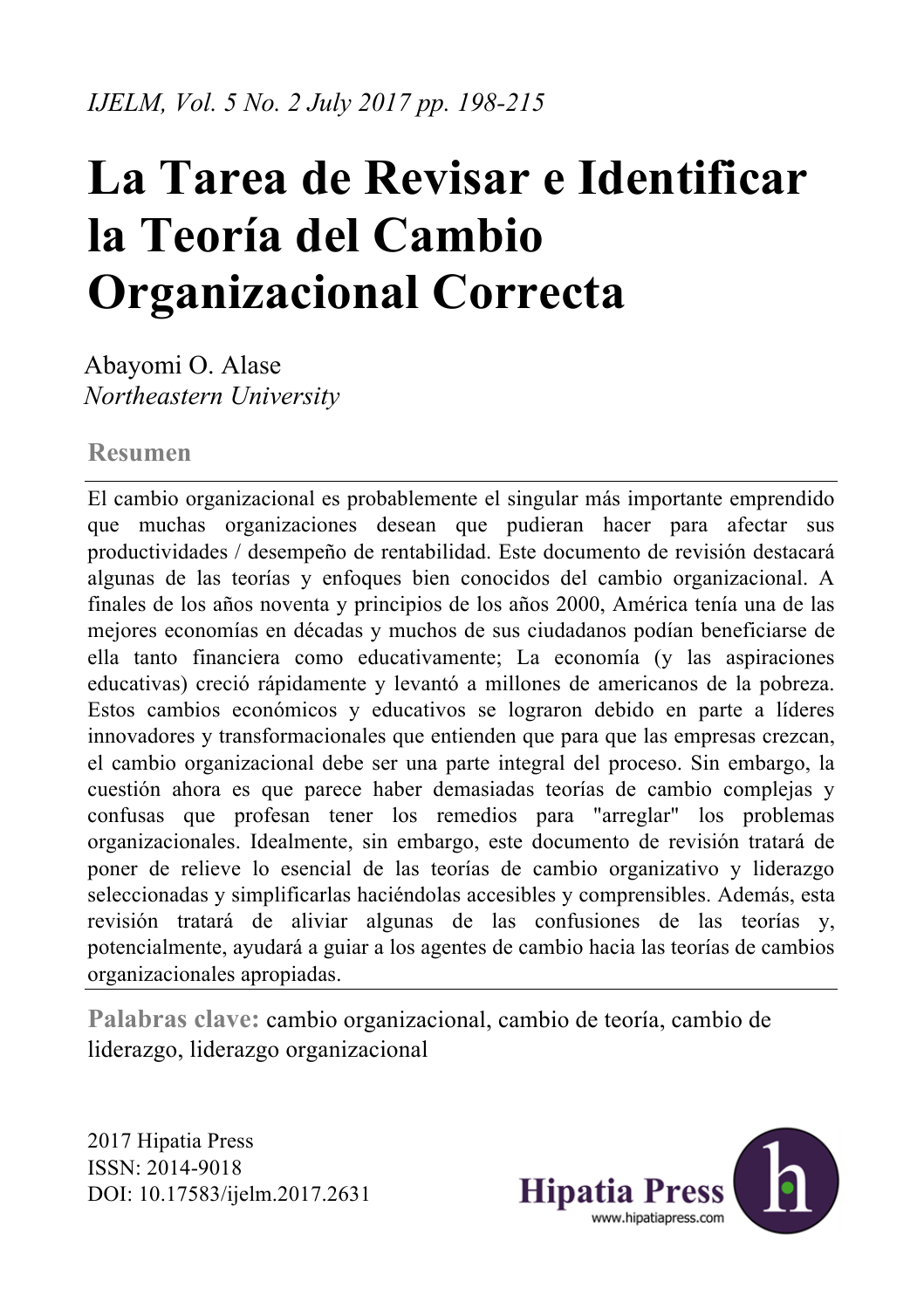he conceptualization of organizational change theories and approaches have been written and discussed for over 30 years with very little true mechanisms to use in turning organizations around. Some of the older theories are much simple and straight-forward in their approach to organizational changes (i.e. Lewin, 1947, theory on unfreezing, moving, and refreezing). However, the newer and more complex change theories are more theoretically based than practical. In this literature review, attempt will be made to organize and simplify many of the newer theories and approaches on organizational change to help develop an understanding of how the change concepts have evolved and broaden. The truth of the matter is that, there is a need for organizational change to re-conceptualize how to safely and practically implement changes in organizations without over-stressing and over-burden both the organizational structures and members of the organizations. In the past decade or so, we've seen corporations of various sizes and reputations go from prosperities to receiverships and/or bankruptcies, partly because of the unscrupulous and unethical leaderships who control those organizations. However, there are leaders who are equally concern about the volume of change theories that professes to have the 'cures' for organizations that are going through problems; the fact of the matter is that there are too many proliferations of untested and badly conceived change theories. The proverbial problem of statement questions that need to be asked is how and where can innovative and transformational leaders who are facing problems at their respective organizations find the right change theory (or approach) that will help turn their organizations around? Additionally, what exactly constitute a good change theory? This review will attempt to look into some of the established theories and highlight their potent quality and authenticity in the world of organizational change. **T**

## **The different types of organizational change theories**

The implementation of organizational change in a troubled company (or organization) might sound simplistic and easy to do, but the truth of the matter is that it is not; implementing any kind of change can be difficult and problematic for both the change agents who will be implementing the change and the personnel whose life is going to be touched and impacted by the change. The fact is that every organization that is properly managed has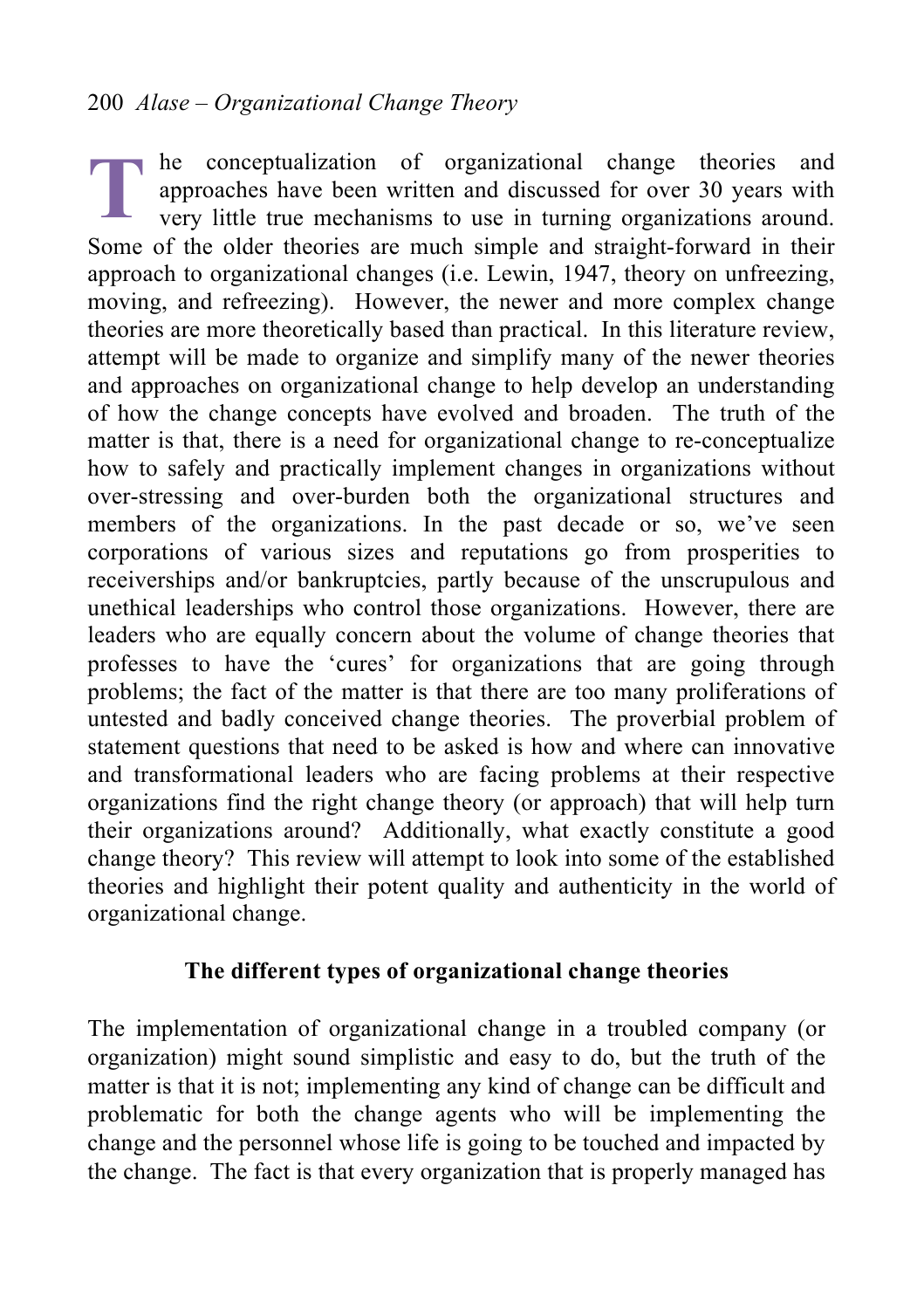at its helm a dynamic and transformational leader. Therefore, if the right leadership is not there to create the atmosphere for lasting change, no amount of organizational changes would rectify the problems that the organization is going through. Therefore, the question now is how can an organization that is ready for change find the appropriate change mechanism? Van de Ven and Poole (1995) discussed the interplay of different ideologies and perspectives that can help draw a clear picture of what organizational change and development is all about. The fact is that no one discipline with a singular ideology can explain the full range of organizational change and development. However, with diverse disciplines and their worldviews on issues related to organizational change and development, Van de Ven and Poole (1995) stated that, that will "provides opportunities to develop new theory that has stronger and broader explanatory power than the initial perspectives" (p. 511). Explaining the difference among organizational change is perhaps the hardest thing to do because of the diversity among the organizational change theories and approaches. However, Ven de Van and Poole (1995) explained that "It is the interplay between different perspectives that helps one gain a more comprehensive understanding of organizational life, because any one theoretical perspective invariably offers only a partial account of a complex phenomenon" (p. 510-511). To illustrate the differences, they gave three approaches to explain how and why changes in organization occur. The first approach is basically four types of theories needed in organizational change:

- Life-cycle change theory described organization as a living organism. Even though organizations need to go through changes, the organizations nevertheless keep and maintain themselves throughout the change process.
- Teleological change theory basically explains that organization has a purpose and goals, and can be very adaptable. This theory also encourages cooperation among like-minded people when it comes to organizational change.
- Dialectical change theory encourages oppositions and conflicts between two or more distinct entities via mergers and/or take-over embattlements. Basically, dialectical theory is a theory that is complex and engaged in conflict.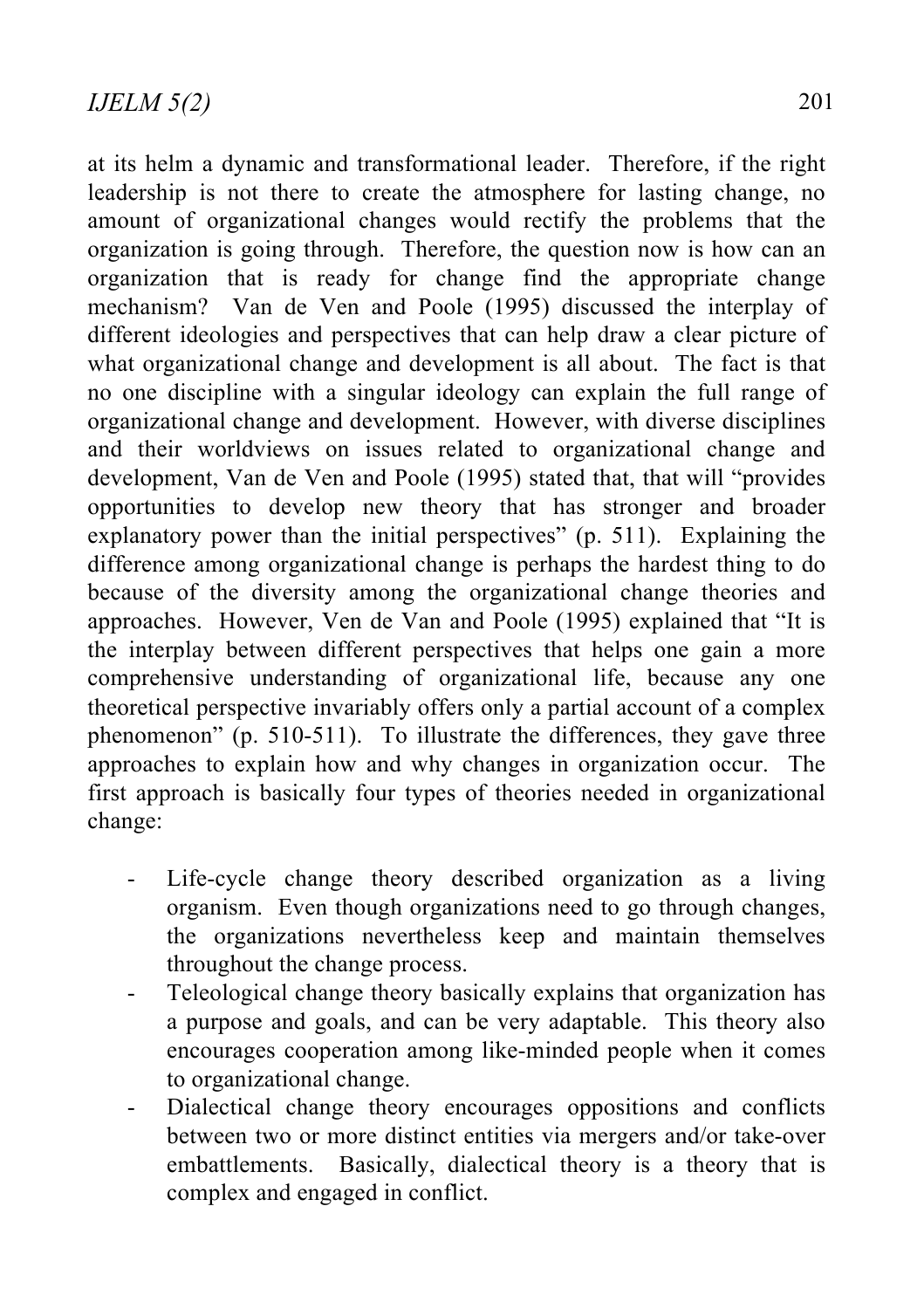- Evolutionary theory is all about change. In this theory, no organization stays static. Change is on-going (continuous) and the organization has to be adaptable to new changes.

The second approach, according to Van de Ven and Poole (1995), is to "arrange these four ideal-type process theories into a typology by distinguishing the level and mode of change to which each theory applies" (p. 511). And finally, the third approach; this approach basically tries to analyze how useful the typology is to understanding the organizational change process.

In order to demystify the change process, Weick and Quinn (1999) came up with a way of highlighting the two different organizational change mechanisms. They stated that "The contrast between episodic and continuous change reflects differences in the perspective of the observer" (p. 362). The important thing to know about organization change is that change just doesn't appear out of thin air; it is a sort-after mechanism that is in demand because there are organizational problems that needed to be fixed and/or changed; as Czarniawska & Joerges (1996) stated "First there were losses, then there was a plan of change, and then there was an implementation, which led to unexpected results" (p. 20). To explain the difference between the episodic and continuous change theories, Weick and Quinn (1999) gave the following definitions:

> The phrase "episodic change" is used to group together organizational changes that tend to be infrequent, discontinuous, and intentional. The presumption is that episodic change occurs during period of divergence when organizations are moving away from their equilibrium conditions. Divergence is the result of a growing misalignment between an inertial deep structure and perceived environmental demands. (p. 365)

They then described continuous change, as "The phrase "continuous change" is used to group together organizational changes that tend to be ongoing, evolving, and cumulative" (p. 375). Both episodic and continuous change theories are theories that are very similar to the revolutionary and evolutionary change theories that Burke (2011) discussed in his 'organization change theory and practice' book. Episodic and revolutionary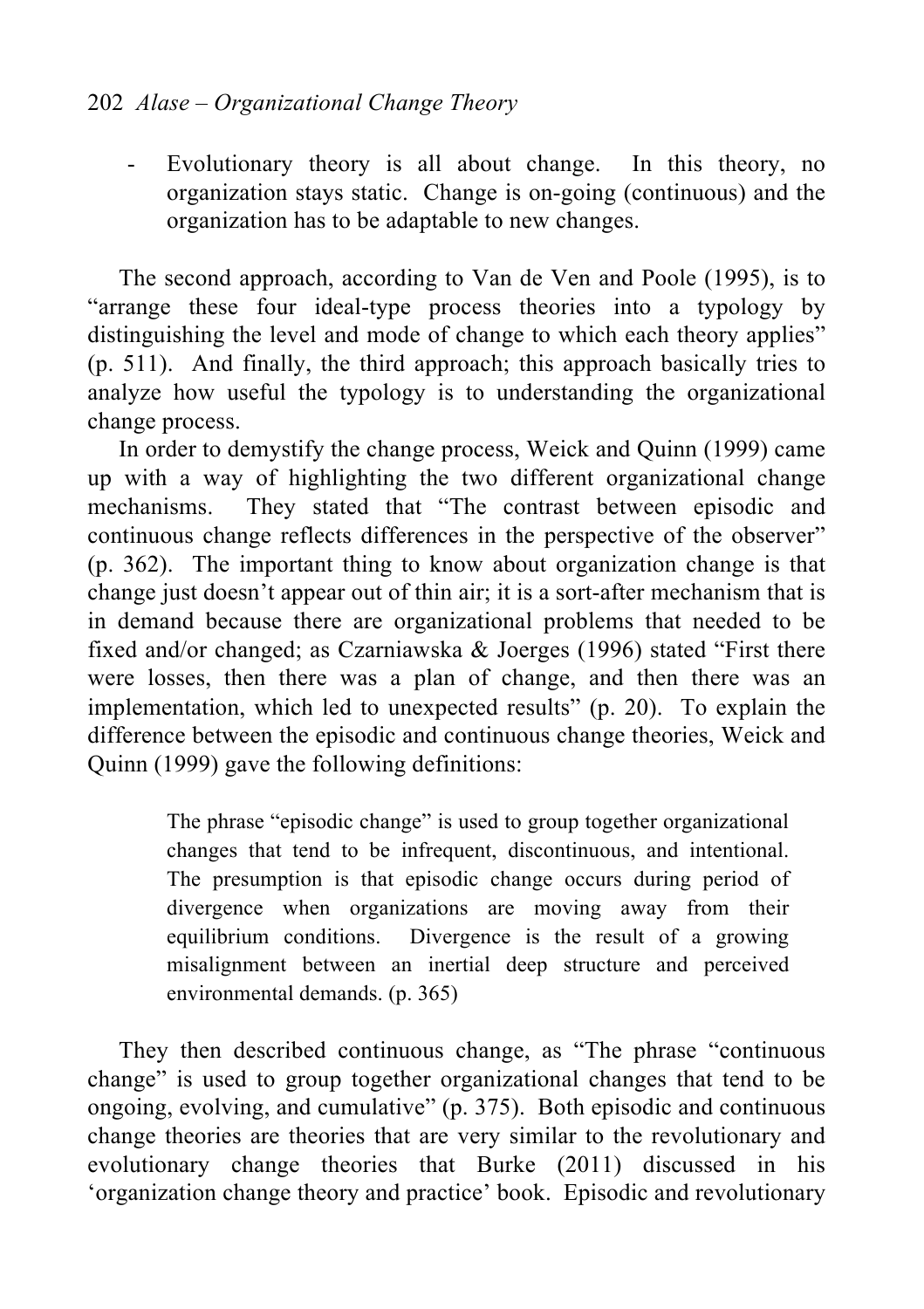theories described a change mechanism that is wholistic in nature, and the continuous and evolutionary theories described a change mechanism that is applicable on continuous bases even in a well-managed organization.

## **Open system theory and the environmental effects**

The theoretical premise behind organizational change is to find equilibrium within an organization vis-à-vis running a smooth production operation and making healthy profit for its stakeholders. The survivability of any business organization depends on an open-system theory and its characteristics and attractiveness to the external resources for energy (investments) sustainability. In an open-system theory, Burke (2011) reiterated that "Any human organization is best understood as an open system. An organization is open because of its dependence on and continual interaction with the environment in which it resides" (p. 56). For any organization to operate smoothly with little or no production slowdown, it is imperative that the organization look for resources (external energy sources) that would finance the purchase of needed raw materials and other expenditures. Money allows for organization to invest in itself; organizations, in today's market, need to be agile and competitive. In other words, every organization that wants to be relevant, need the external energy (external financial resources) to invest in capital expenditures that the organization need to have a fighting chance of survival.

According to Burke, there are three operative stages that are synonymous with survivability of any organization in an open system theory, they are the following:

- Input The first stage is when the organization gets all of its resources (external investments, loans from the banks, etc.) for acquiring all the needed expenditures (i.e. raw materials, machineries, hiring of employees etc.).
- Transformation This is the stage of conversion of raw material into finished products (the manufacturing stage).
- Output This last stage is the shipping of the products to the general public to be sold for regeneration of resources back to the organization for continuous production.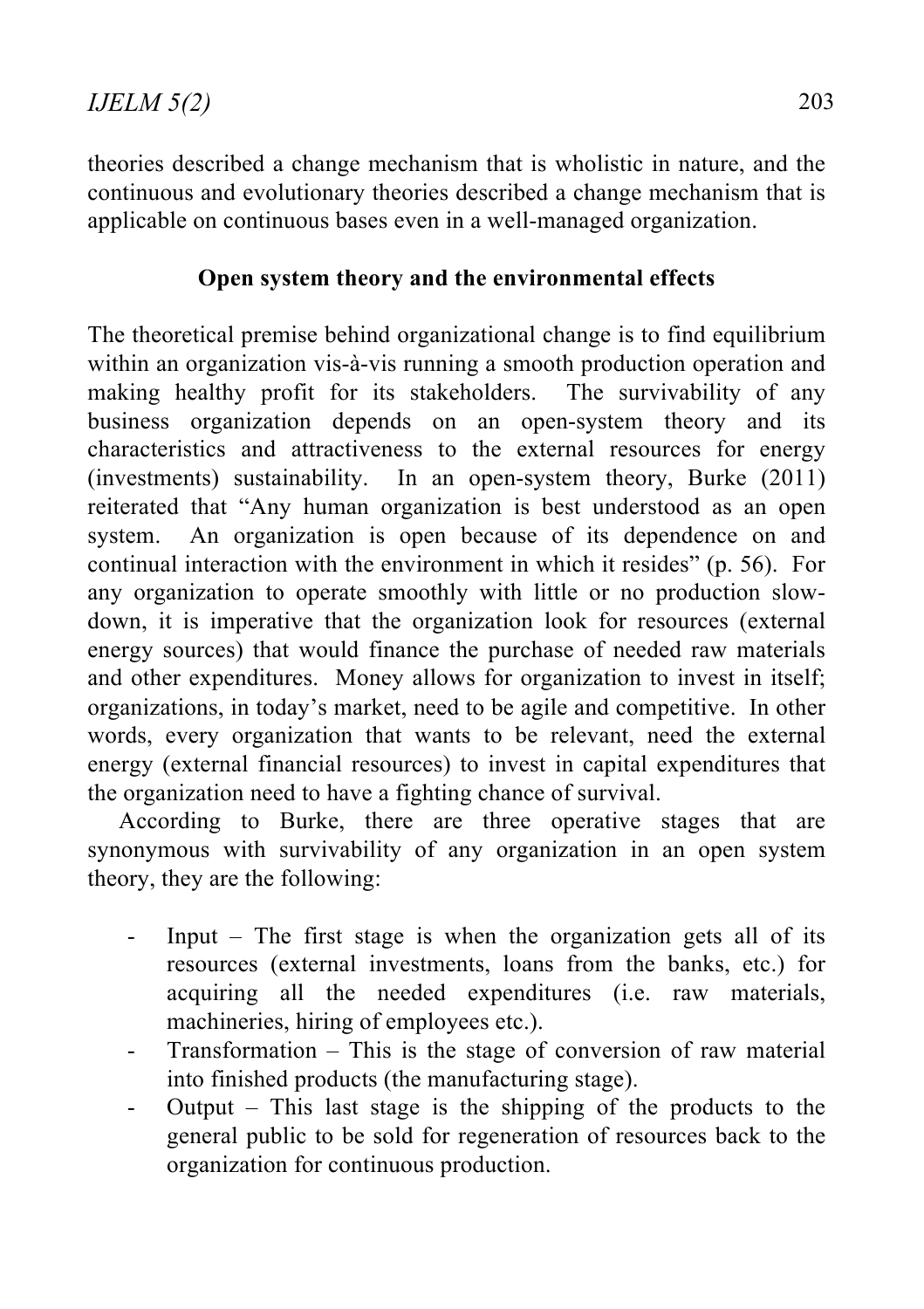Open-system theory allows for a systematic recycling process in an organization to navigate its way around the market system for external source of investment. According to Burke (2011), he stated that "a bank loan (input) provide money to purchase raw materials (more input) so that a product can be made (transformation) and then sold (output) to consumers, and their payments provide money for further input, reactivating the cycle" (p. 56). In other words, it is a recycling mechanism that keeps a strong organization alive and running.

The concept of open system theory is basically the interaction between organizations and its environments; however, the impacts of environments on organizations are immeasurable to say the least. Davis and Powell (1992) discussed the relationship between organizations and their environments. Parts of their discussions were the three theoretical approaches that may be impacted by some environmental constraints. The three approaches are (1) Thompson's (1967) contingency theory, (2) Pfeffer and Sallancik's (1978) resource dependence theory, and (3) Williamson's (1975, 1981 and 1985) transaction costs economics (TCE) theory. Each of these approaches explains how the external factors have some impacts on the performances and functionalities of many organizations in the global marketplaces. A brief context on the three theories would help explain why the authors thought that the environmental factors would create uncertainty in the performance and function of an organization.

The first approach was Thompson's (1967) contingency theory; this theory saw organization as an open system with three levels of responsibilities and controls: (a) According to Thompson's theory, technical level must be controlled and sealed off from the outside; (b) The managerial level is seen as uncertain because of the mediation contact it has to negotiate between the technical level and the outside environment. And finally (c), the institutional level is believed to have the highest level of uncertainty, because it operates from an environment in which it has little or no control. The second approach was Pfeffer and Sallancik's (1978) theory of resource dependence; this theory was based on a premise that organizational behaviors can be explained by looking at the organization's context. Resource dependence theory believes that because the organization operates within a domain that is controlled by an external source, and also because it is an open system organization, it is at risks of external interference. Hence, it tries to secure enough resources to protect its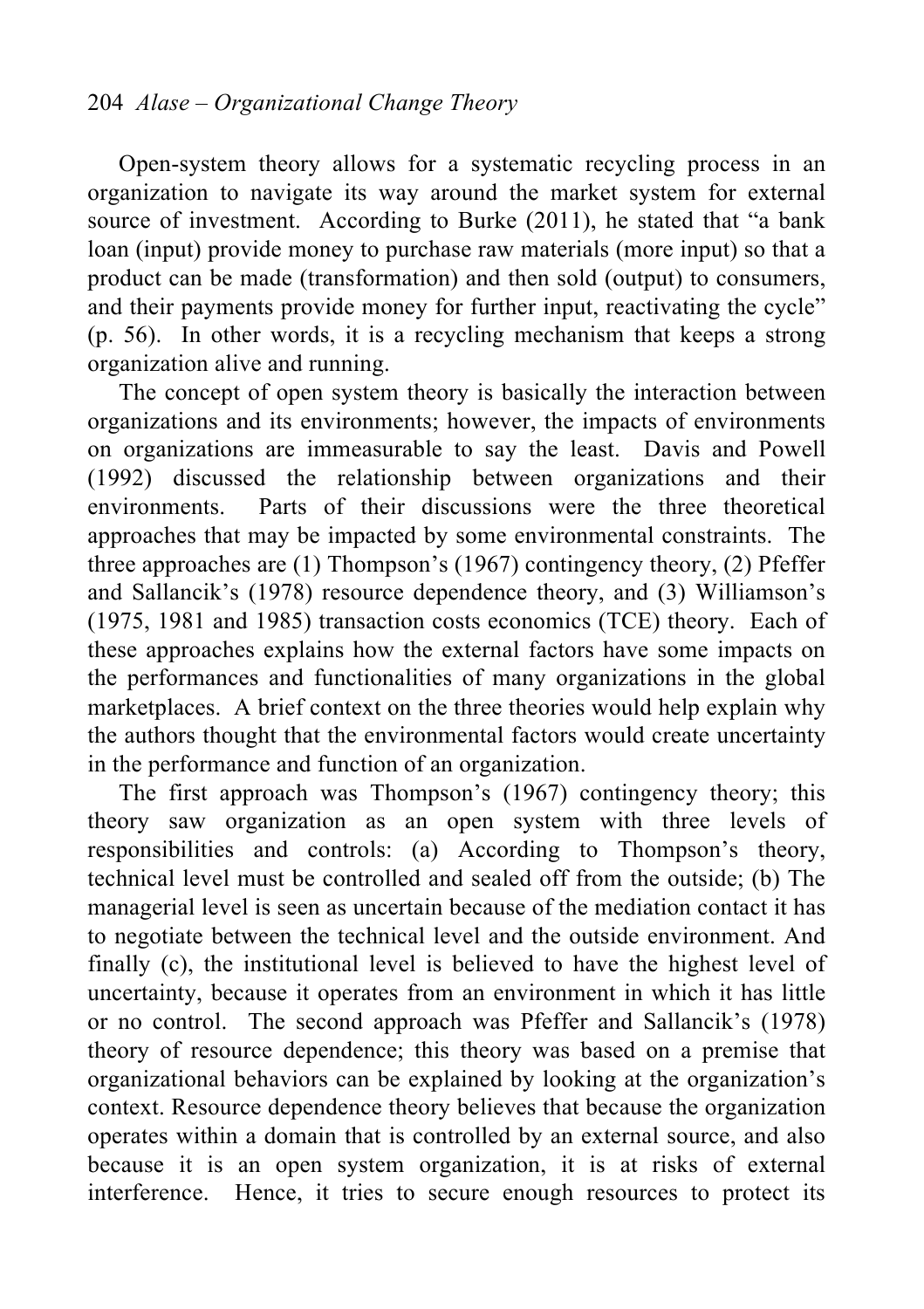survivability. The third approach was Williamson's (1975, 1981 and 1985) Transaction Costs Economics theory (TCE); the third theory (TCE) agenda was to monitor the economic conditions of the financial marketplaces to understand its volatility (the ups and downs trajectory of the marketplaces). According to Davis and Powell (1992), they alluded to the fact that "Several assumptions are critical for this approach" (p. 326). There are two behavioral factors that go with the assumptions: (a) the first assumption assumed that people have good intentions, but are limited in their financial resources, (b) and secondly, some people are perceived to be opportunistic even though it is hard to identify this people from the rest of the population.

## **Organizational change theories in the educational setting**

Perhaps this is one of the untold myths about organizational change, many people believed that organizational change is only synonymous with business organizations alone; however, implementation of organizational change does have a major presence in the educational systems in North America. According to Hallinger (2003), a university professor and a former principal, he stated that for over 25 years, selecting and promoting principals in the United States school systems has largely and primarily been based on finding an instructional leaders; someone who can lead by showing that he/she has the capacity to supervise, control, coordinate and develop curriculum for schools. However, the leadership preference shifted to transformational leadership in the 1990s when school principalship positions were reversed from top-down position to bottom-up leadership style. As a transformational leader, principals would exemplify a bottomup leadership approach, a second-order target for change approach, and have the ability to show a people-orientation (transformational) leadership skill toward the teaching staff and clientele. However, Hallinger (2003) described the instructional leadership principals as leaders who would manage from the top-down approach, using the first-order leadership approach and manage in a transactional style.

Hargreaves (2009) moved the educational change theory forward by conceptualizing a new educational change theory that he called the fourth way based on "five-pillar" concept. These five-pillar concept is partially based on the three previous systems that were in operation in North America, and partially based on international components that have being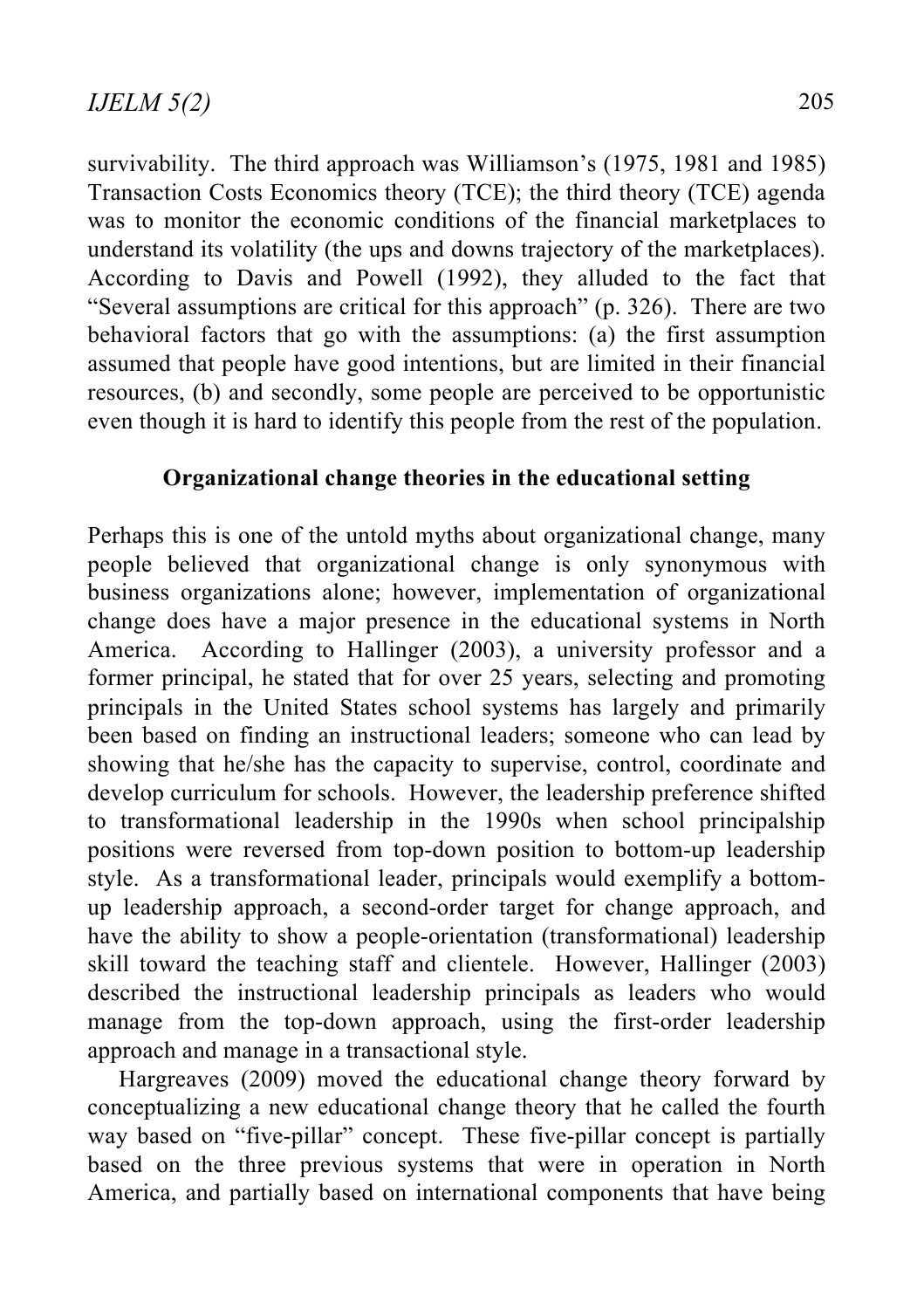## 206 *Alase – Organizational Change Theory*

tested and proven to work in the nomadic countries of Europe. According to Hargreaves (2009), he stated that the pillars are "A viable theory-inaction of educational change must rest on the basic principles of sustainability" (p. 22). A brief description of the pillars according to Hargreaves:

• Pillar 1: An inspiring and inclusive vision: This pillar is about the moral and inspiration of change. Change that encourages team-work and selflessness – Hargreaves (2009) stated that "An inspiring and inclusive moral purpose steers a system, bind together, and draws the best people to work in it" (p.23).

• Pillar 2: Public engagement: According to Hargreaves (2009), he stated that "The purposes that define a society's future vision are not for governments or their educational advisors to decide. They are a matter for public engagement and for leaders who can tap into and elevate the public's spirit" (p. 24).

• Pillar 3: No achievement without investment: Couple of years ago, we saw the increase in partnership between the state/local governments and the school districts, helping to create opportunities for children of underprivileged families in our society. However, that sense of partnership has shifted to a state of normlessness by some of the state/local governments. The fact of the matter is that without reasonable and sustainable investments in the school systems, it is almost impossible to achieve the goals that the government set out. Therefore, it is important for the stakeholders to know that investment is very important to the education of our children

• Pillar 4: Corporate educational responsibility: The environment is gradually changing to involve the American corporations in the education of our children. Hargreaves (2009) stated that "The environmental movement has shifted many corporations' sense of responsibility. More and more businesses now practices corporate social responsibility" (p. 26).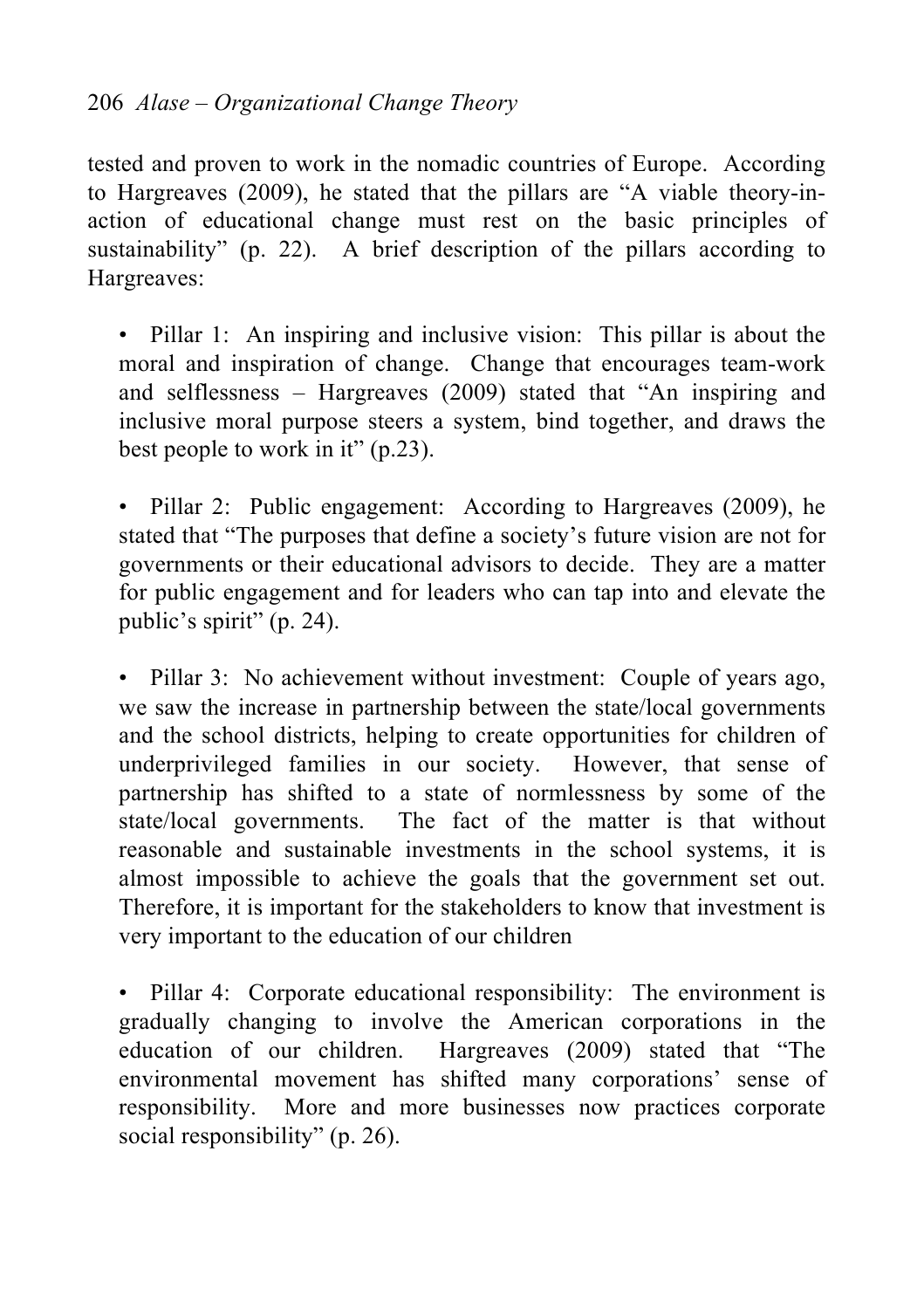• Pillar 5: Students as partner in change: Hargreaves (2009) stated that "Students are usually the targets of change efforts and services; they are rarely change partners. But students are highly knowledgeable about the things that help them learn, such as teachers who know their material, care for them, have a sense of humor, and never give up on them" (p. 27)

### **The different types of organizational leadership**

In order for organizational change to take root in the fabric of everyday activities of organizations, it has to be done under the leadership of someone who is dynamic and innovative (i.e., transformational-charismatic and change leaderships); these two leadership styles can transform and efficiently implement any needed organizational changes. Burnes and By (2011) discussed how for the past 30 years, leadership and change has been synonymous with organizational change in the corporate world. At the beginning, organizational leadership was based on the idea of someone whom the organization could see as been in control; a top-down executive with power. However, with too much power come ethical issues and problems. Thus ushered in the charismatic-transformational leader; someone who is bottom-up leader. A leader who has the charisma and selfconfidence to engage his/her staff in decision making processes; and a leader who is ethical and willing to lead by example.

Organizational change and change leadership are concepts that try to find a balance between change and the change agents. Krysinski and Reed (1994) suggested that systemic change is an unpredictable fluid rotational change that can take approximately four phases and many years in-between to accomplish. According to Krysinski and Reed (1994), the first phase would be the stage that will build on the awareness and identification for change. The second phase will be the time to start training and implementing the change processes. The third and fourth phases will be the time to monitor the change plan. Krysinski and Reed also discussed the three critical occurrences that can happen during the change implementations. The first is the involvement of the CEO in the change project. The advocacy and involvement of the CEO of the organization is vitally important in pushing ahead the likelihood and possibility of the change ever being implemented. The second is the shared meaning.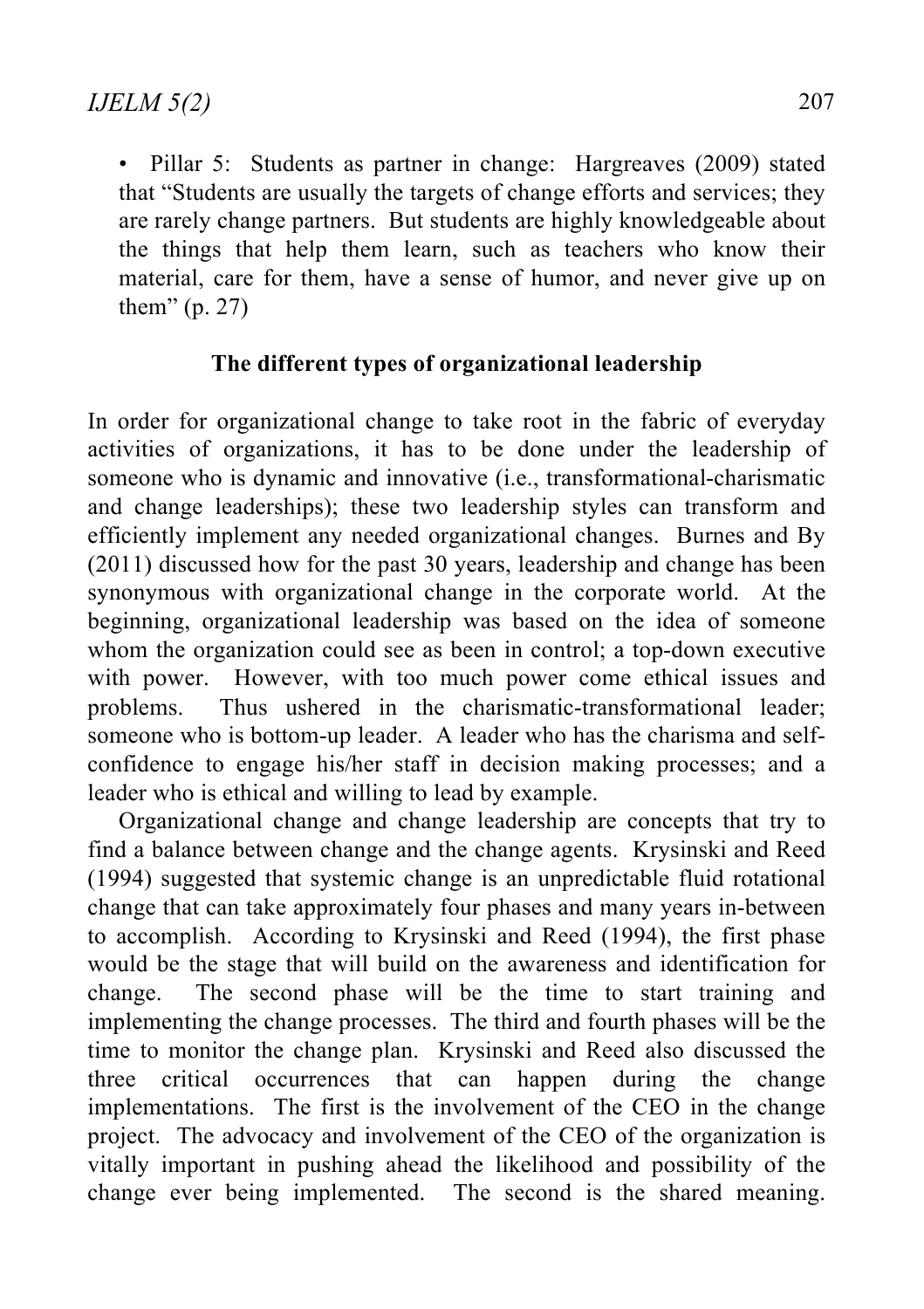Shared meaning basically means that all the parties involved are sharing what it means to them for the change project to be implemented. And finally, the third is the uncertainty that comes with change. In essence, the uncertainty, anxiousness, and the ambivalence that occurs when organizational change converged on the employees.

Change leadership concept is when leaders commit to a change and actually stand-by and implement the change. These kinds of leaders tend to have the charisma to influence employees. There are two types of leaders with these kinds of leadership pedigrees. According to Krysinski and Reed, the first is a leader with authority mode; these kinds of leaders are charismatic and traditional, they have the ability and charisma to influence others to follow their directives. The second types of leadership are leaders who utilize power as a means to influencing others. This is a leader who influence via the power mechanism; this is a leader who uses rewards and sanctions to get their way.

Herold, Fedor, Caldwell & Liu (2008) described the transformational leadership style as a leader who is more compassionate and understanding of the employees' needs. And on the other hand, they depicted the change leadership as a leader who is an ultimate change agent. Someone whose job it is to go into a dysfunctional organization and get the problem fixed, with minimal or no real input from the employees' in terms of their needs and concerns been taken into consideration. Though, both leadership styles were said to be efficient and capable of getting the job done; however, the idea behind the study was to see which of the two leadership styles will win the commitments of the employees. Naturally, it would seem as though the employees would follow the transformational leader, someone who is more compassionate than the change leader who is task oriented. However, what the study discovered was that, even though the employees would like to have followed the transformational leader under normal circumstances, the study showed that they would not hesitate to follow the change leader if he/she could moderate his/her positions and behaviors. That goes to show that organizational change and leadership styles need the commitment and cooperation of the employees before any meaningful change/changes can be accomplished. Therefore for organizational change to be successful in any organization, it is imperative for both the transformational and change leaderships (especially change leadership) to moderate their positions and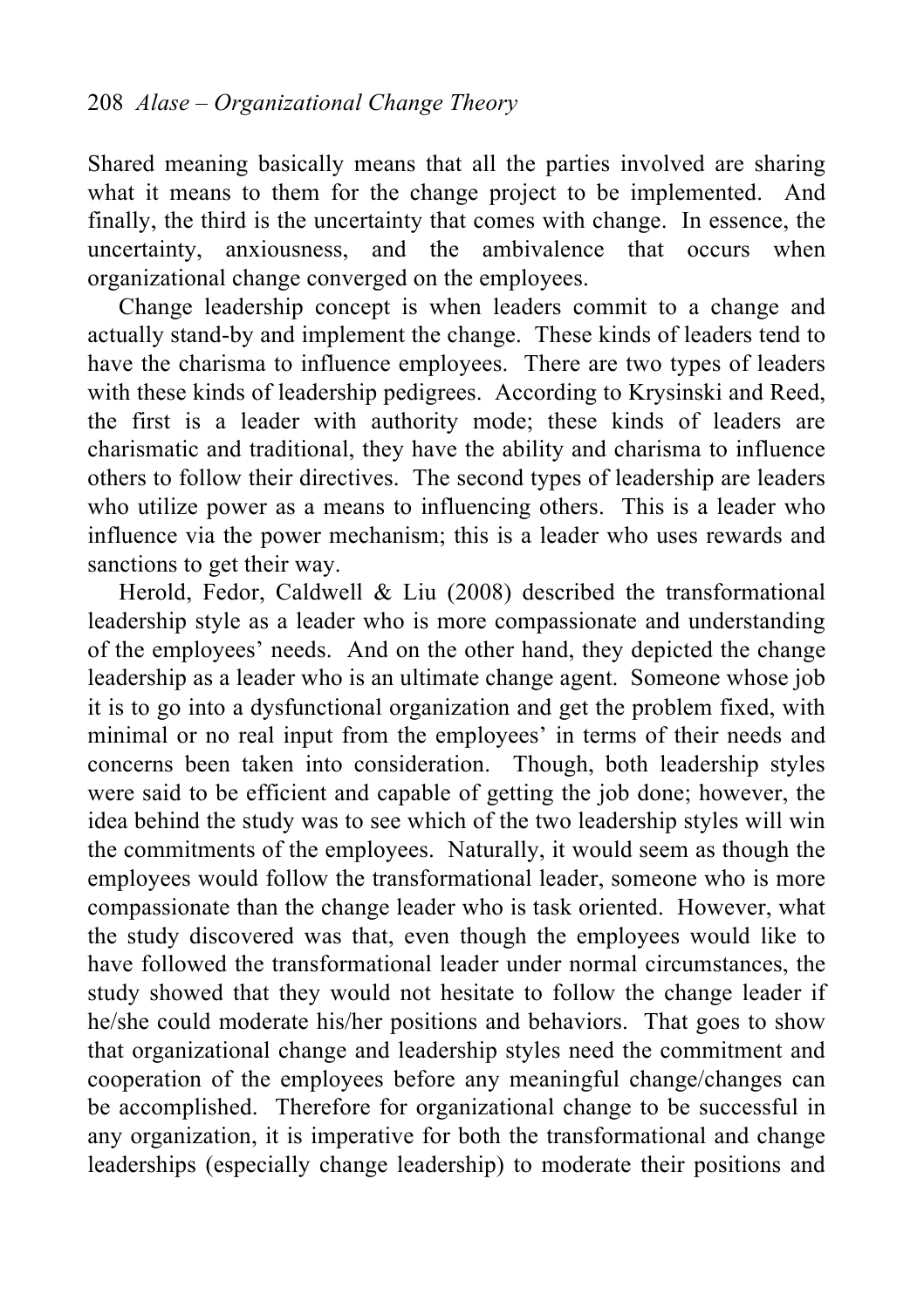behaviors vis-à-vis the employees' needs and concerns in order for the leadership to get the employees' commitments.

## **The effects of organizational change on humans**

To better understand the effects of organizational change on humans, Chin and Benne (1985) dig deeper into the strategies that affect change in human systems. As they elaborated on their strategies, they categorized them into three groups and in each group there were series of strategies that were discussed. The first group was labeled Empirical-Rational Strategies. The premise behind these groups is based on the belief that people are rational and naturally will follow their rational self-interest once they understand that it is in their best interest to do so.

Under the first category of Chin and Benne's (1985) there are six strategies, and the following brief descriptions explain each strategy: (1) the first strategy is about dissemination of knowledge to the people for understanding and approval, so that they can act on it; (2) the second strategy is about replacing the wrong people who are in a position that they were not supposed to be in; (3) the third strategy is about system analyst using computer to deliver knowledge in a rational and systematic way; (4) the fourth strategy basically believed that sound research should be used to promote change; (5) the fifth strategy is basically an utopian (fantasy) belief-system that believed that change can make the society a better place for all (a better future for the society); and finally (6), the sixth strategy basically suggested that in order to dissolve or disarm any potential enemy, the best thing to do is to purify the language. The idea behind this strategy is to allow experts to see things clearly; communicate clearly with fewer barriers, and finally be able to reason with commonality.

The second category of Chin and Benne's (1985) human system is called the Normative-Re-educative Strategies. This category basically has two strategies in it: (1) the first strategy is about problem solving capacities of the human system; (2) and the second strategy is about putting people first (the growth of an individual takes precedence over any and everything else).

Finally, the third category of Chin and Benne's (1985) human system is labeled Power-Coercive Strategies. This category is primarily based on using power in all ways possible, and it comes with three strategies: (1) the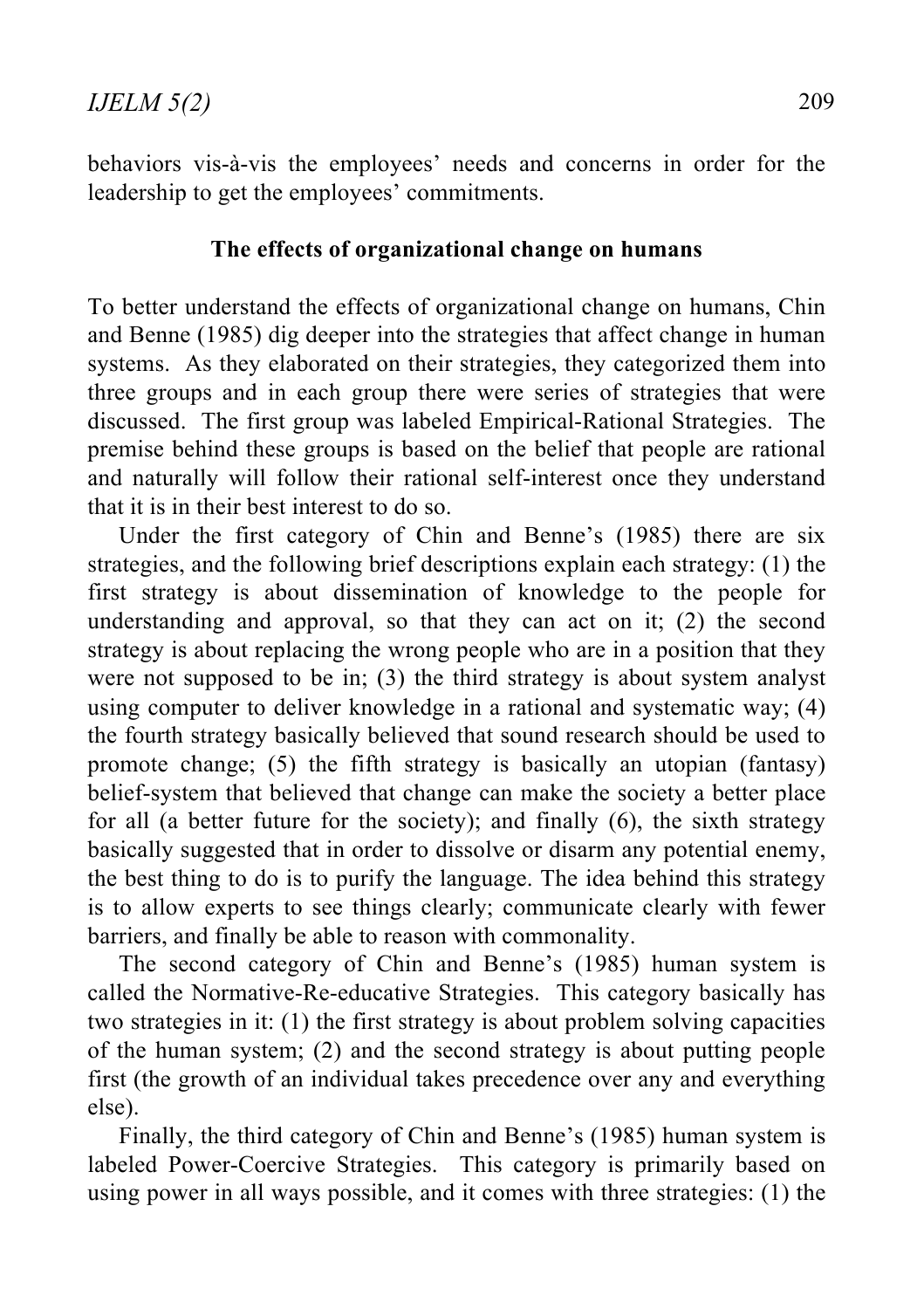first strategy is using power in a non-violent way; (2) the second strategy is basically about using political and governing power in the society; and finally, (3) the third strategy is to reconstitute the power structure in favor of the less-privileged (or the less powerful) in the society, like been a member of an organized union. The interesting fact is that the true human effects brought on by organizational change have never been truly studied to understand the impacts and ramifications of organizational change on human beings.

There have been studies done to investigate the reason why there are employees' dissatisfactions and resistances in organizational change. Perhaps the reason why there are resistance and ambivalence by employees toward organizational change is not necessarily because the employees are not committed to change, but because organizational change, itself, can be unpredictably stressful and damaging, especially on the employees who work for those organizations. Piderit (2000) weighted on the side of the employees when she stated that "Successful organizational adaptation is increasingly reliant on generating employee support and enthusiasm for proposed changes, rather than merely overcoming resistance" (p. 783). As a matter of fact, many of the organizational change writers have come to the realization that not every employee resistance is counterproductive and anti-change. The most important thing that the change agents and change writers have to understand and take into consideration is the fact that both the employees and the organizations need each other. The fact is that employees need organizations just as much as the organizations need the employees. Employees need a place to go to fulfill their days' worth of work and at the end of the day, take home their earnings to feed their families. On the other side, the organizations need the productivity of their innovative and energetic employees to work hand in hand and as partners in moving forward the overarching mission statement of the organization. Hence the reasons why both parties need to recognize that they need each other as much as the shareholders need the organizations to be profitable.

#### **Summary**

This review tries to give a clear picture of the different organizational change theories that are out there, including the educational change and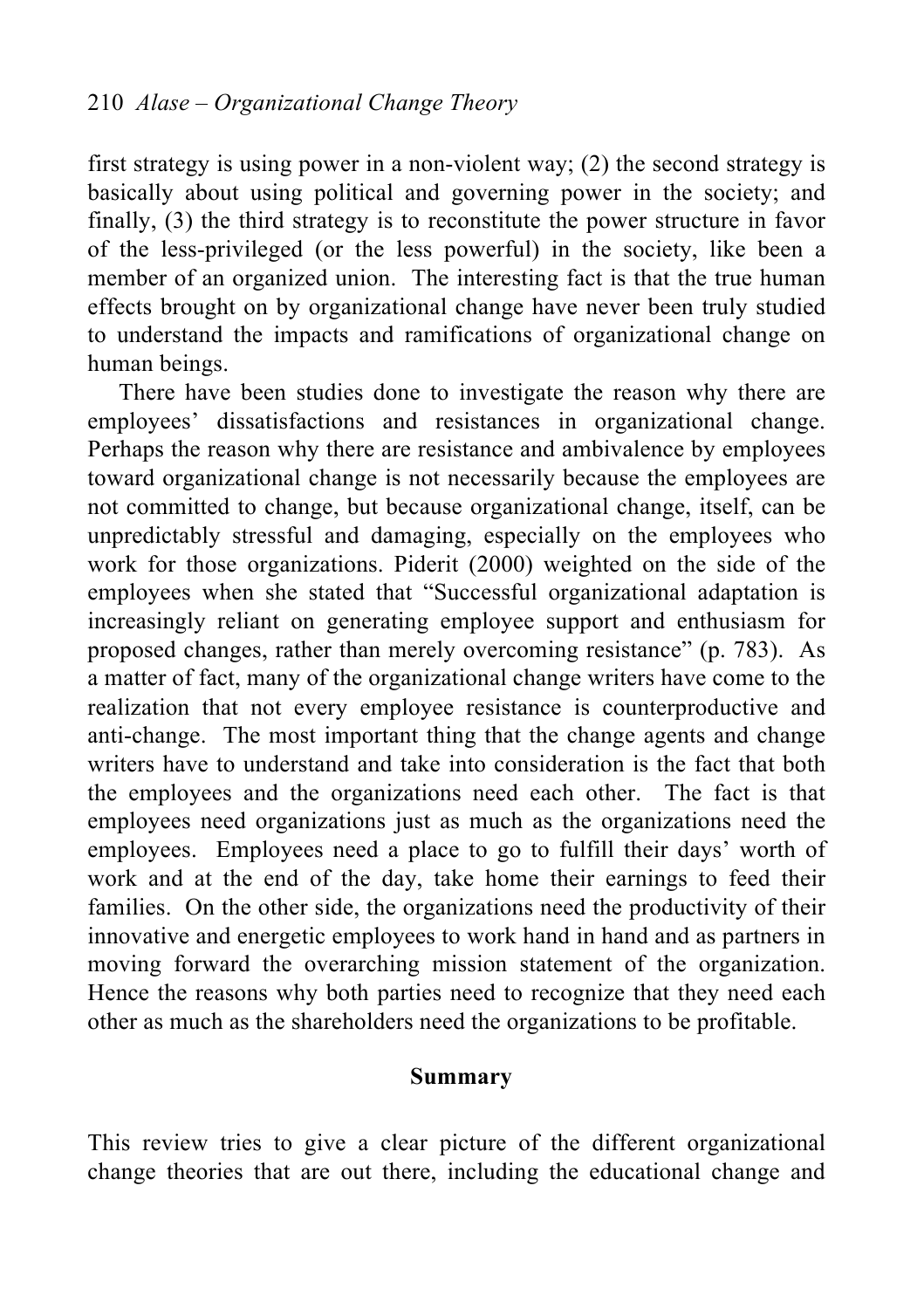leadership theories. These reviews were centered on theories believed to be practicable and implementable. Though many theories have been theorized and professed to be a 'cure-all' theory for any organizational problems, however, many of these theories have been found to be practically unworkable. Many studies have come to the conclusion that over half of the change theories have a failure rate, hence the reason why many change agents are confused and frustrated with many of the change theories and approaches that are out there; many of these change agents don't know what works and what doesn't. In this review, several change theories were discussed and reviewed. These theories include the life-cycle, teleological, dialectical, and evolutionary that Van de Ven and Poole (1995) discussed. Then comes the episodic and continuous organizational change theories discussed by Weick and Quinn (1999). These theories were similar to the change theories (revolutionary and evolutionary) that Burke (2011) discussed in his book called 'Organization Change theory and practice'. These change theories were meant to infuse a wholistic and systematic change in an organization. The first change theories (revolutionary and episodic) are theories that can literarily and completely transform an organization in an wholistic way, while the second change theories (evolutionary and continuous) emphasizes a continuous change even in a profitable and well run organizations.

However, to have a truly viable organization that change mechanism can improve, the organization requires an open system theory. Open system organizations dependent on a continual interaction with the external environments in which it resides and operate from. Burke (2011) laid out the systemic way that an open system organization operates. He discussed the input, transformation, and output operational system in an open system organization, and the importance of external resources (outside investments and the environments that it operates out of). To fully understand the extent of external impacts on organizations, Davis and Powell (1992) gave three examples of theoretical approaches: (a) Thompson's (1967) contingency theory, (b) Pfeffer and Sallancik's (1978) resource dependence theory, and (c) Williamson's (1975, 1981 and 1985) transaction costs economics (TCE) theory. However, looking at organizational change from an educational setting change perspective, Hallinger (2003) alluded to the fact that for over 25 years, selecting and promoting principals in the United States school systems has largely been based on finding an instructional leader. He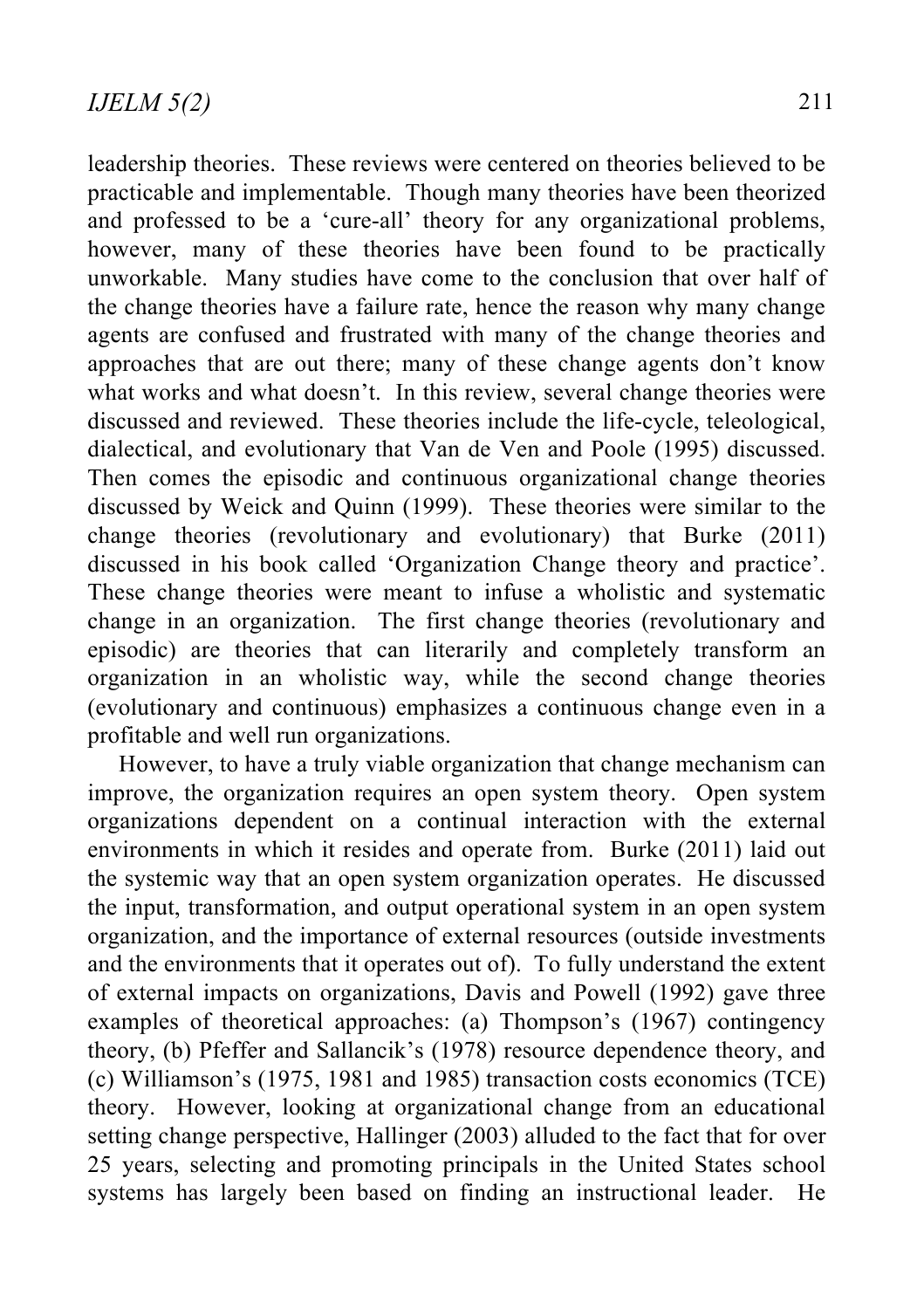alluded to the fact that leadership preference shifted to the transformational leadership in the 1990s when school principalship positions were reversed from top-down to bottom-up leadership style. To improve the educational systems in North America, Hargreaves (2009) came up with the five-pillar change concept that is partially based on the three previous educational systems in North America, and infused with an international component that is tested and proven in the nomadic countries of Europe. This change theory emphasizes and deliberates on the sustainability of the North American educational systems for the long haul.

The change leadership is another leadership theoretical concept that is based on leaders who are committed to change. These kinds of leaders tend to have the charisma and fortitudes to lead and influence the employees through involvement of the employees in the change process. According to Krysinski and Reed (1994), there are two types of leaders with these kinds of leadership pedigrees, the first is a leader with authority mode; these kinds of leaders are leaders who have the charismatic and traditional ability to influence others to follow their leads and directives. The second types of leadership are leaders who utilize power as a means to influence others; this second kind of leaders influences the employees via the power mechanism which is a reward and sanction mechanisms to get the employees to follow their leads. Herold, Fedor, Caldwell & Liu (2008) described the transformational leadership style as a leader who is more compassionate and understanding of the employees' needs. On the other hand, they described the change leader as someone who is an ultimate change agent; someone whose job it is to go into a dysfunctional organization and get the problem fixed. To further strategize the impacts of organizational change on humans, Chin and Benne (1985) came up with the following three theories: The first is called Empirical-Rational Strategies: the premise behind this category is based on the belief that people are rational and naturally people will follow their rational self-interest once they understand that it is in their best interest to do so. The second is called Normative-Reeducative Strategies: this category basically has two strategies in it: (a) problem solving capacities of the human system; (b) putting people first before anything else. And the third theory is called Power-Coercive Strategies: This category is primarily based on using power in all and any way possible and it comes with three strategies: (a) using power in a nonviolent way; (b) using political and governing power in the society; and (c)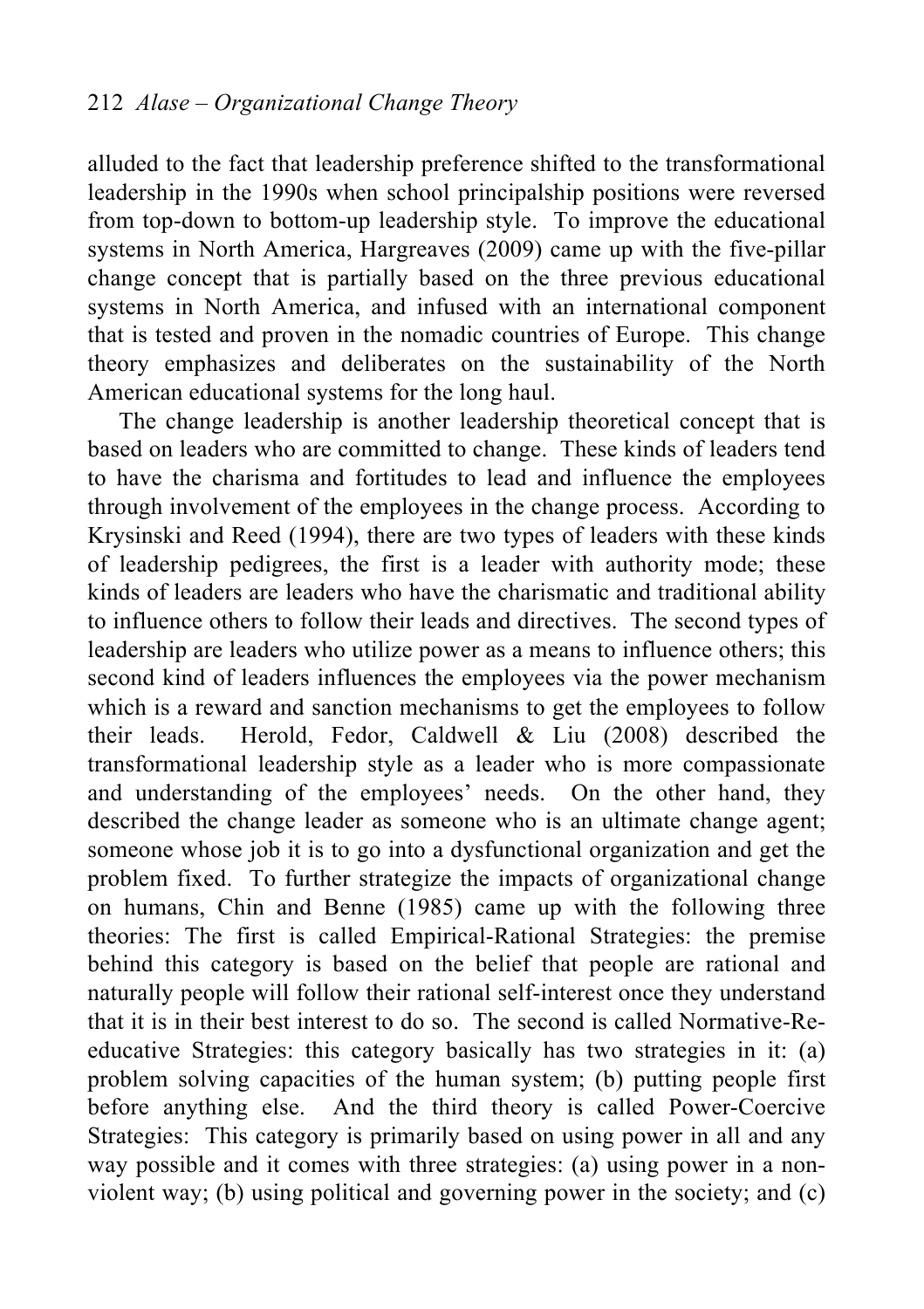is to reconstitute the power structure in favor of the less-privileged in the society.

Finally, Piderit (2000) discussed the issue of employee resistance at workplaces. As humans, every human being has as their primary responsibility the welfare of their families; therefore any organizational change that is going to impact that reality is going to encounter some kind of resistance if the employees are not involved in the change process. As such, Piderit (2000) said it best when she stated that "Successful organizational adaptation is increasingly reliant on generating employee support and enthusiasm for proposed changes, rather than merely overcoming resistance" (p. 783)

#### **Conclusion**

In conclusion, it is true that there are too many organizational change and leadership theories that seem to come out every time you pick up an organizational change and leadership journal articles. Additionally, there seems to be no shortage of theories that professes to have the key mechanism for organizational change solution. However, many of these theories have been found to be impracticable and plainly unworkable. Many of the change theories are contradictory and un-implementable; the failure rates of these theories make the implementation of organizational change confusing and frustrating for many of the organizations and their leadership teams (Balogun and Hope-Hailey, 2004; Burnes, 2004; Doyle, 2002; Edmonstone, 1995; Guimaraes and Armstrong, 1998).

The fact of the matter is that many of the organizational change theories that are out there have no theoretical base to stand on. Moreover, many of them are personal intuitions and assumptions that the authors of the theories turned into theories without proper research to back up the findings and results. Therefore, as it is in any life endeavors, practical and research experience of these authors (theorists) should be taken into consideration before their articles are published. However, the question that needs to be asked is how can the organizations find the right organizational change theory that is implementable and workable for them? Well, in my opinion, many of the above reviewed theories are well-researched and proven theories that are practicable and workable. Even though not every theory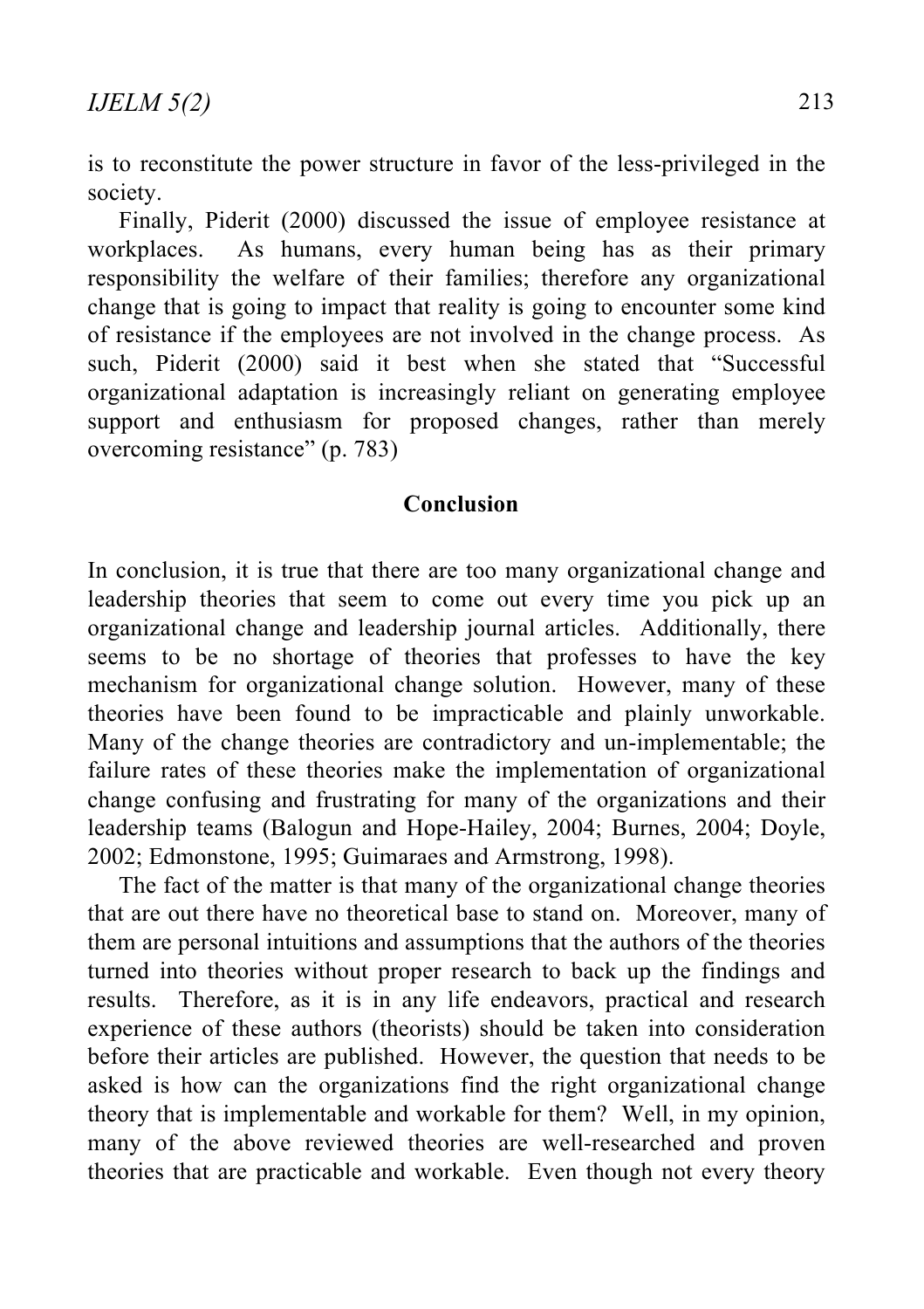work the same way in every organizations, however, the above theories seem to have been thoroughly researched and vetted for applicability. In any case, many of the above theories can be used as a 'starting point' in any organizational change process, and if it doesn't work to the satisfaction of the change agents, another one can be tried until the right one is found.

#### **References**

- Balogun, J., & Hope-Hailey, V. (2004). *Exploring strategic change*. London: Prentice Hall.
- Burke, W. W. (2011). *Organization change: Theory and practice*. Thousand Oaks, CA: Sage. 55-72
- Burnes, B. (2004). *Managing change: A strategic approach to organizational dynamics*. Harlow: Prentice Hall.
- Burnes, B., & By, R. T. (2011). Leadership and changer: The case for greater ethical clarity. *Springer Science+Business Media B.V.*
- Chin, R., & Benne, K. D. (1989). General strategies for effecting changes in human systems. In W. G. Bennis, K. D. Benne, & R. Chin (Eds.), The planning of change (4th ed., pp. 22-45). Fort Worth, TX: Harcourt Brace Jovanovich College Publishers.
- Czarniawska, B. & Joerges, B. (1996). Travels of ideas. In Czarniawska, B. & Sevon, G. (Eds.). Translating Organizational Change. NY: Walter de Gruyter.
- Davis, G. F., & Powell, W. W. (1992). Organization-environment relations. Handbook of industrial and organizational psychology, 3, 315-375.
- Doyle, M. (2002). From change novice to change expert: Issues of learning, development and support. *Personnel Review*. 31(4), 465-481.
- Edmonstone, J. (1995). Managing change: an emerging consensus. *Health Manpower Management.* 21(1), 16-19.
- Guimaraes, T., & Armstrong, C. (1998). Empirically testing the impact of change management effectiveness on company performance. *European Journal of Innovation Management*. 1(2), 74-84.
- Hallinger, P. (2003). Leading educational change: reflections on the practice of instructional and transformational leadership. *Cambridge Journal of Education*. 33(3)